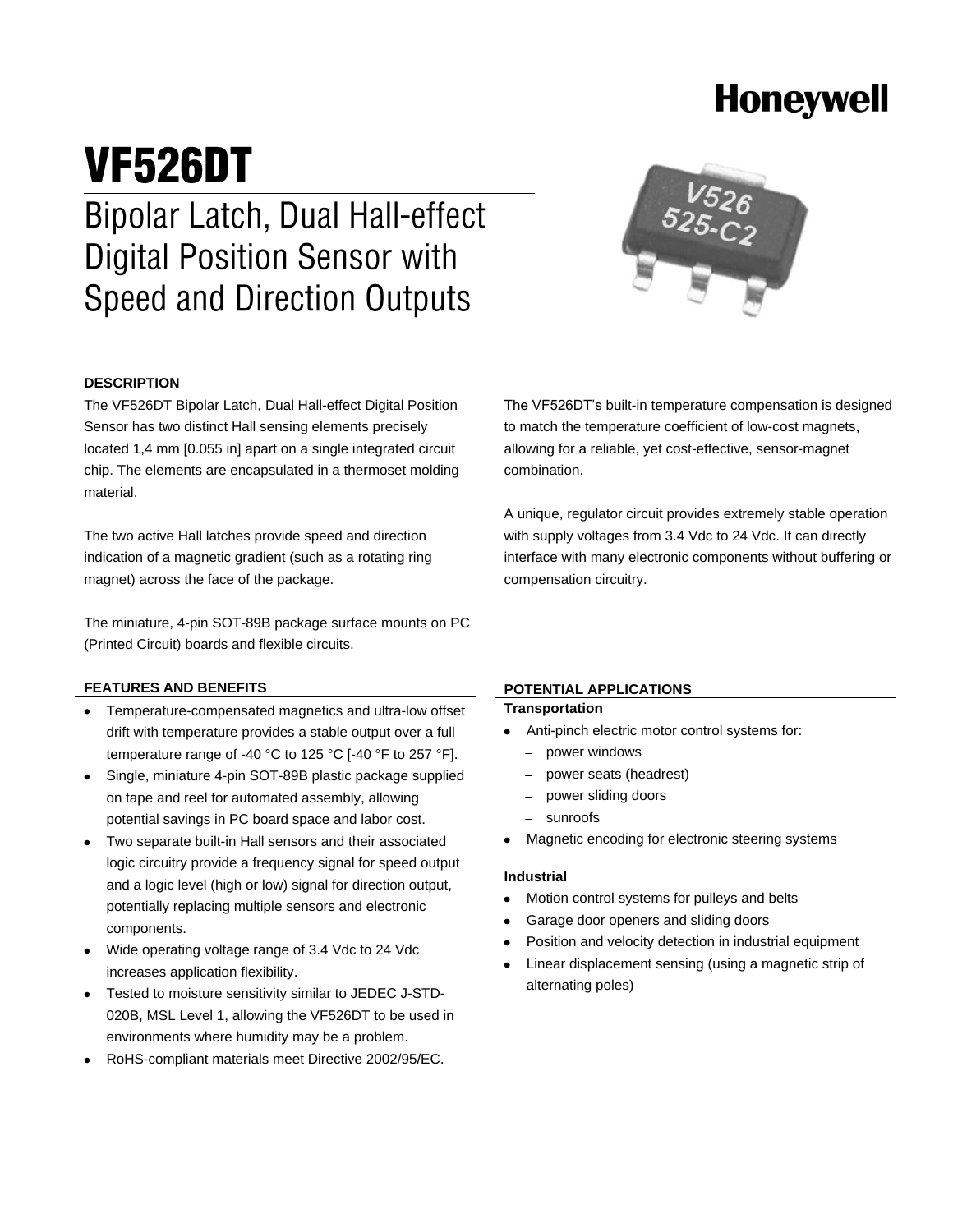# **VF526DT**

#### **Table 1. Absolute Maximum Ratings<sup>1</sup>**

| Characteristic             | Sym.       | Min.            | Max.      | Unit                         | Note 1: Absolute maximum ratings are the                    |  |  |  |
|----------------------------|------------|-----------------|-----------|------------------------------|-------------------------------------------------------------|--|--|--|
| Supply voltage             | Vcc        | $-0.5$          | 30        |                              | extreme limits that the device will withstand               |  |  |  |
| Output voltage (OFF)       | Vout       | $-0.5$          | 30        |                              | without damage to the device. However, the                  |  |  |  |
| Output ON current          | lout       |                 | 10        | mA                           | electrical and mechanical characteristics are not           |  |  |  |
| Storage temperature        | Ts         | $-65$ [ $-85$ ] | 160 [320] | $^{\circ}$ C I $^{\circ}$ F1 | quaranteed as the maximum limits (above                     |  |  |  |
| Operating temperature      |            | $-40$ [ $-40$ ] | 150 [302] | $^{\circ}$ C I $^{\circ}$ F1 | recommended operating conditions) are                       |  |  |  |
| ESD:                       |            |                 |           |                              | approached, nor will the device necessarily                 |  |  |  |
| IEC 801-2, Lev 1           | <b>ESD</b> | ົ               |           | KV                           | operate at absolute maximum ratings.                        |  |  |  |
| MIL-STD-883, Method 3015.7 |            | 4               |           |                              | <b>CAUTION</b><br><b>ELECTROSTATIC</b>                      |  |  |  |
| Magnetic flux              |            | no limit        |           |                              | <b>SENSITIVE</b><br><b>DEVICES</b><br>DO NOT OPEN OR HANDLE |  |  |  |
|                            |            |                 |           |                              | <b>EXCEPT AT A STATH</b>                                    |  |  |  |
|                            |            |                 |           |                              | ESD SENSITIVITY:                                            |  |  |  |
|                            |            |                 |           |                              | $CL$ ass 3                                                  |  |  |  |

#### **Table 2. Specifications**

| <b>Characteristic</b>         | Sym.                                                  | <b>Condition</b>                                                                                                                          | Min.              | Typ.     | Max.      | <b>Unit</b>                  |
|-------------------------------|-------------------------------------------------------|-------------------------------------------------------------------------------------------------------------------------------------------|-------------------|----------|-----------|------------------------------|
| Magnetic actuation type       | bipolar latch                                         |                                                                                                                                           |                   |          |           |                              |
| Output type                   | dual open collector, sinking<br>(speed and direction) |                                                                                                                                           |                   |          |           |                              |
| Supply voltage                | <b>Vcc</b>                                            |                                                                                                                                           | 3.4               |          | 24        | Vdc                          |
| Operating temperature         | Temp                                                  | $Vec = 3.4 V to 24 V$                                                                                                                     | $-40$ [ $-40$ ]   |          | 125 [257] | $^{\circ}$ C [ $^{\circ}$ F] |
| Supply current (OFF)          | loff                                                  | $Vcc = 24$ V. -40 °C < T < 125 °C.<br>Vout = $24$ V, B <min rel<="" td=""><td></td><td></td><td>12</td><td>mA</td></min>                  |                   |          | 12        | mA                           |
| Supply current (ON)           | lon                                                   | $Vec = 24 V. -40 °C < T < 125 °C.$<br>$lsink = 5 mA$ , B $<$ MAX OP                                                                       |                   |          | 14        | mA                           |
| Load current                  | <b>Isink</b>                                          | $Vcc = 24$ V. -40 °C < T < 125 °C.<br>$lsink = 5 mA$ , B $<$ MAX OP                                                                       |                   |          | 5         | mA                           |
| Output saturation             | Vsat                                                  | $Vcc = 24$ V. -40 °C < T < 125 °C.<br>$lsink = 5 mA$ , B <max op<="" td=""><td></td><td></td><td>0.4</td><td><math>\vee</math></td></max> |                   |          | 0.4       | $\vee$                       |
| Circuit speed to direct delay | $\overline{\mathsf{d}}$                               | $Vec = 12$ V, RL = 1.6 kOhm, CL = 20 pF                                                                                                   | $\qquad \qquad -$ |          | 5         | μs                           |
| Rise time                     | Tr                                                    | $Vec = 12 V$ , RL = 1.6 kOhm, CL = 20 pF                                                                                                  | -                 |          | 1.5       | μs                           |
| Fall time                     | Tf                                                    | $Vec = 12 V$ , RL = 1.6 kOhm, CL = 20 pF                                                                                                  | —                 |          | 1.5       | μs                           |
| Frequency                     | Top                                                   | $Vec = 12 V$ , RL = 1.6 kOhm, CL = 20 pF                                                                                                  | $<$ 1             |          | >1000     | <b>Hz</b>                    |
| Operate point                 | <b>Bop</b>                                            | $T = 25 °C$<br>$-40 °C < T < 125 °C$                                                                                                      | —<br>60           | 130      | 200       | Gaus<br>s                    |
| Release point                 | <b>Brel</b>                                           | $T = 25 °C$<br>$-40 °C < T < 125 °C$                                                                                                      | -60               | $-130$   | $-200$    | Gaus<br>s                    |
| Differential (OP-REL)         | Diff                                                  | $T = 25 °C$<br>$-40 °C < T < 125 °C$                                                                                                      | 200               | 260      | 320       | Gaus<br>s                    |
| Symmetry ([OP +REL]/2)        | Sym                                                   | $T = 25 °C$<br>$-40 °C < T < 125 °C$                                                                                                      | $-65$             | $\Omega$ | 65        | Gaus<br>s                    |
| Package style                 | SOT-89B                                               |                                                                                                                                           |                   |          |           |                              |
| Moisture sensitivity test     |                                                       | similar to JEDEC J-STD-020B, MSL Level 1                                                                                                  |                   |          |           |                              |
| Package quantity              |                                                       | available in 1000/tape and reel                                                                                                           |                   |          |           |                              |

#### **Figure 1. Output Timing Diagram**

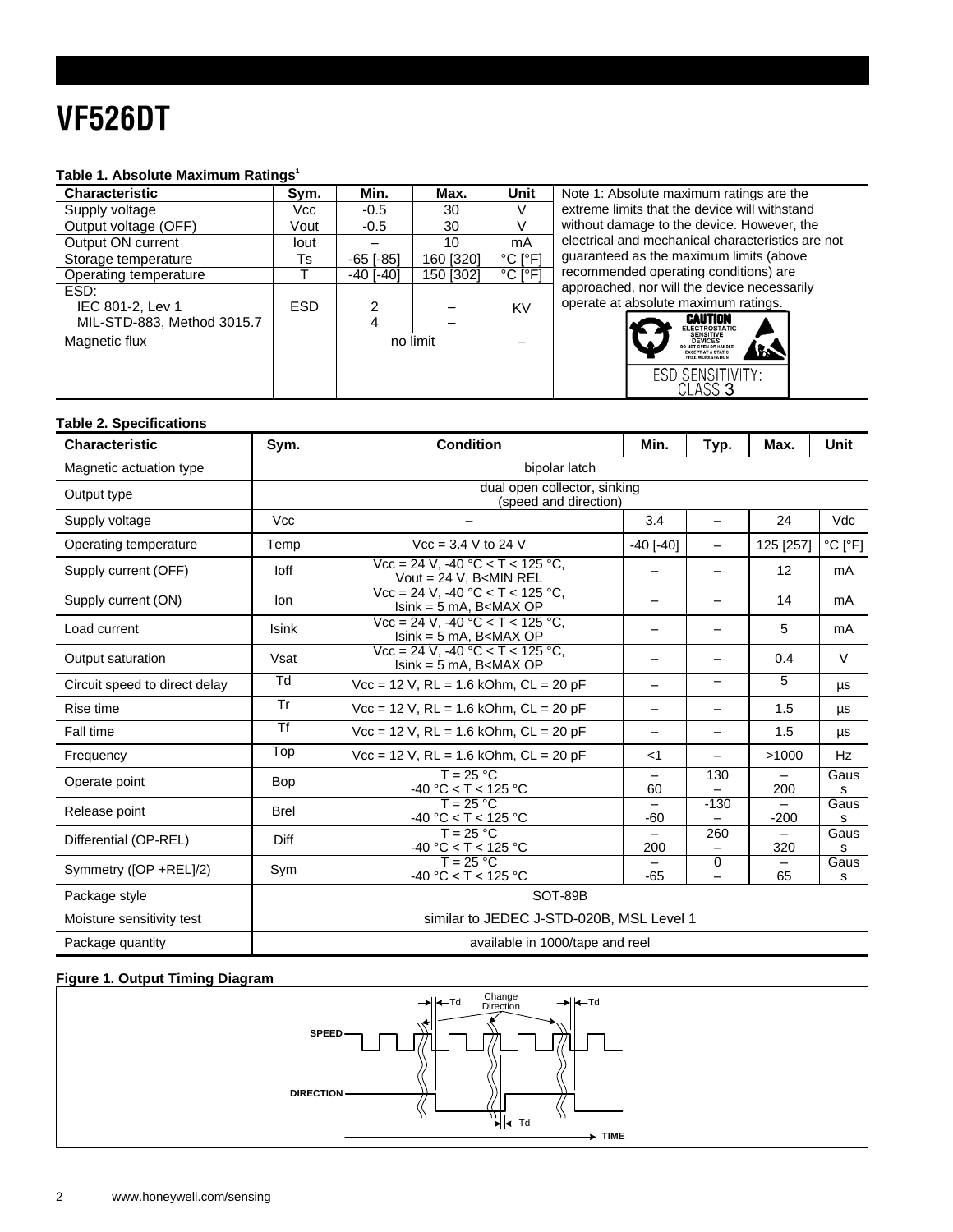### Bipolar Latch, Dual Hall-effect Digital Position Sensor with Speed and Direction Outputs

#### **Figure 2. Sensor Function Diagram with Customer-Supplied Magnet** Trigger and Amplifier Hall 1 Trigger and<br>
Amplifier<br>
Hall 2 Trigger and<br>
Amplifier Hall 2 Logic SPEED OUTPUT **•** DIRECTION OUTPUT S When the change in magnetic flux at Hall 1 leads<br>
S N N N N Trigger and<br>
S N N Hall 2 Trigger and<br>
S N N Hall 2 Trigger and<br>
Amplifier Amplifier

the change at Hall 2, the direction output is HIGH; when it follows Hall 2, the direction output is LOW.

#### **Figure 3. Mounting Dimensions (For reference only. mm/[in].)**

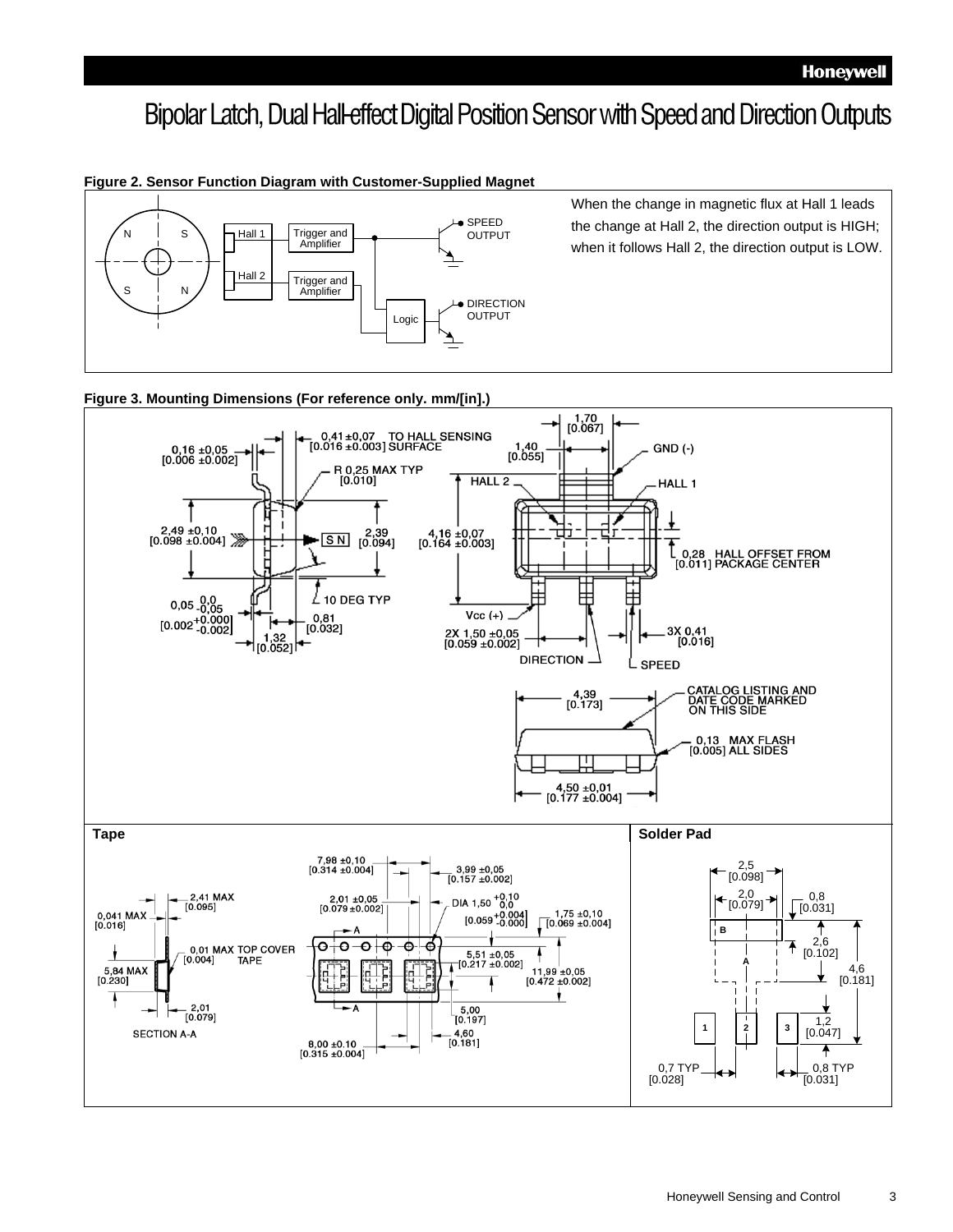#### **Figure 3. Mounting Dimensions (continued)**



#### **Order Guide**

| <b>Catalog Listing</b> | <b>Description</b>                                                                                         |
|------------------------|------------------------------------------------------------------------------------------------------------|
| <b>VF526DT</b>         | Bipolar latch, dual hall-effect digital position sensor with speed and direction outputs, on tape and reel |
|                        | $(1000 \text{ pcs per real})$                                                                              |

### **WARNING**

#### **MISUSE OF DOCUMENTATION**

- The information presented in this product sheet is for reference only. Do not use this document as a product installation guide.
- Complete installation, operation, and maintenance  $\bullet$ information is provided in the instructions supplied with each product.

**Failure to comply with these instructions could result in death or serious injury.**

#### **WARRANTY/REMEDY**

Honeywell warrants goods of its manufacture as being free of defective materials and faulty workmanship. Honeywell's standard product warranty applies unless agreed to otherwise by Honeywell in writing; please refer to your order acknowledgement or consult your local sales office for specific warranty details. If warranted goods are returned to Honeywell during the period of coverage, Honeywell will repair or replace, at its option, without charge those items it finds defective. **The foregoing is buyer's sole remedy and is in lieu of all other warranties, expressed or implied, including those of merchantability and fitness for a particular purpose. In no event shall Honeywell be liable for consequential, special, or indirect damages.**

While we provide application assistance personally, through our literature and the Honeywell web site, it is up to the customer to determine the suitability of the product in the application.

Specifications may change without notice. The information we supply is believed to be accurate and reliable as of this printing. However, we assume no responsibility for its use.

#### Æ. **WARNING**

#### **PERSONAL INJURY**

DO NOT USE these products as safety or emergency stop devices or in any other application where failure of the product could result in personal injury.

**Failure to comply with these instructions could result in death or serious injury.**

#### **SALES AND SERVICE**

Honeywell serves its customers through a worldwide network of sales offices, representatives and distributors. For application assistance, current specifications, pricing or name of the nearest Authorized Distributor, contact your local sales office or:

**E-mail:** info.sc@honeywell.com

**Internet:** www.honeywell.com/sensing

#### **Phone and Fax:**

| Asia Pacific  | +65 6355-2828           |
|---------------|-------------------------|
|               | +65 6445-3033 Fax       |
| Europe        | +44 (0) 1698 481481     |
|               | +44 (0) 1698 481676 Fax |
| Latin America | +1-305-805-8188         |
|               | +1-305-883-8257 Fax     |
| USA/Canada    | +1-800-537-6945         |
|               | +1-815-235-6847         |
|               | +1-815-235-6545 Fax     |
|               |                         |

Sensing and Control Honeywell 1985 Douglas Drive North Golden Valley, MN 55422 **www.honeywell.com/sensing**

## **Honeywell**

005870-2-EN IL50 GLO Printed in USA December 2009 © 2009 Honeywell International Inc. All rights reserved.